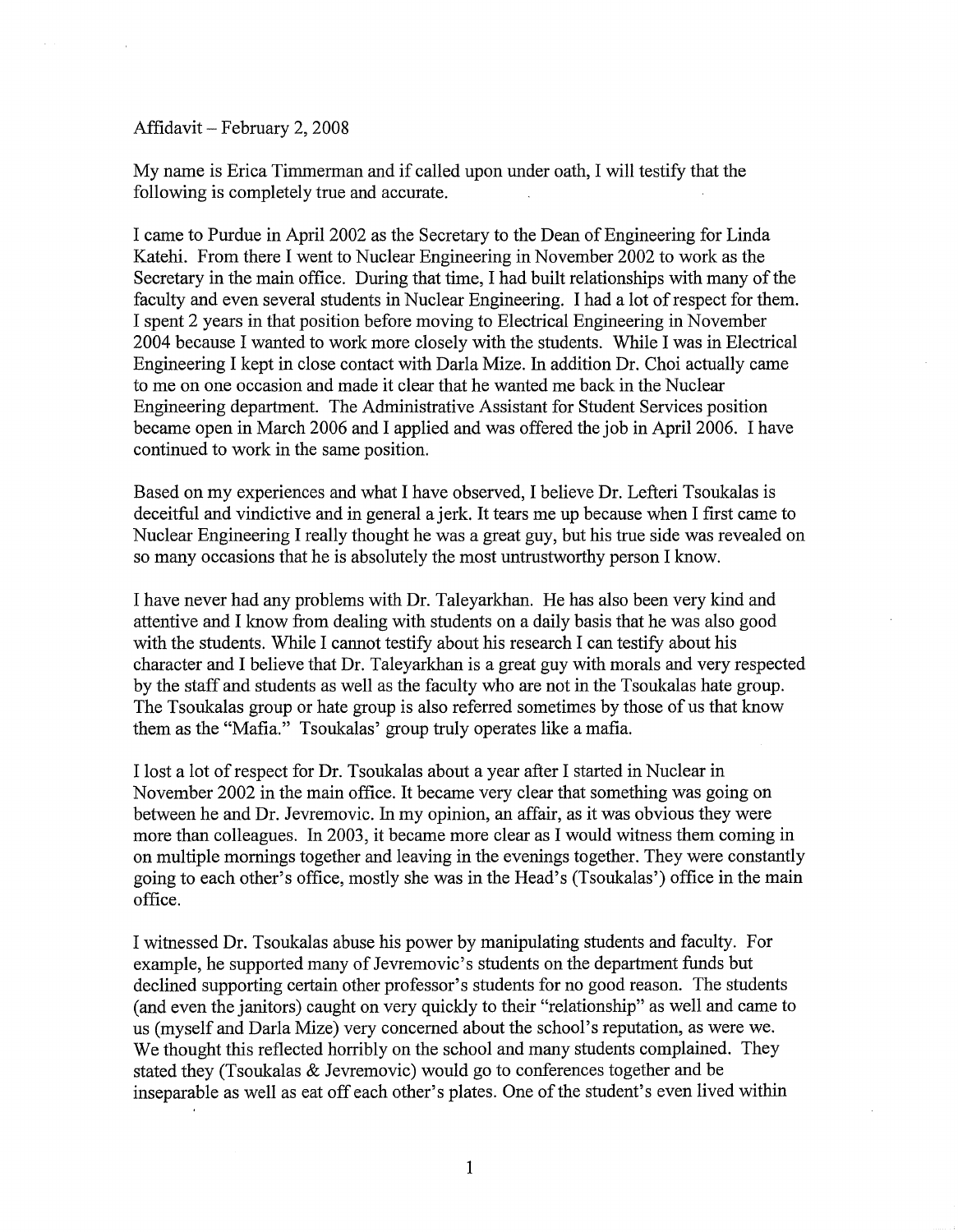site of Dr. Jevremovic's house so several students made it a game to see how many nights Dr. Tsoukalas' car would be there all night. It was very embarrassing to staff, faculty and students.

I made the decision to return to Nuclear in April 2006 because it was a good career move for me. I thought I could ignore what was going on and do my job without worrying about what was going on within the department.

On July 18, 2006 I had my first experience that concerned me very much and made me question my decision on returning to Nuclear Engineering. I had a meeting with Darla & Dr. Tsoukalas about teaching assignments for the fall. After going over a few things Darla asked about adjunct professor positions for Drs. Vierow & McDeavitt because we needed to get them certified at the graduate school to serve on their student's advisory committees. Dr. Tsoukalas was very mad about it and made it clear we do not GIVE out adjunct positions, especially to faculty who are leaving us for better things. He also indicated there was no reason for McDeavitt to even be an adjunct because he doesn't have anything left here. He stated that adjunct positions are for people who want to help our school, almost honorable positions, and must be reviewed by the search committee.

I had previously worked with both Dr. McDeavitt and Dr. Vierow so I was floored by this. They were great professors and the students really liked them. I had never heard anything negative about them before.

It is absolutely untrue that Dr. Tsoukalas never spoke about Dr. Taleyarkhan and fraud to anyone. On August 15, 2006 Dr. Tsoukalas stopped by my office to discuss courses. He instructed me not to cancel any of the courses yet until we saw if 7 students registered, which he indicated he doubted. He said he would let the Dean make the decision to cancel Dr. Taleyarkhan's class because he (Tsoukalas) "didn't want to get involved in all ofthat mess with Taleyarkhan." Someone stood outside my office at this point who I believe was Dr. Jevremovic (due to the heels) so Dr. Tsoukalas shut my door. He told me about the Dr. Taleyarkhan investigation: that there was a group of 3 people who were top secret who were investigating. This group decided it should be investigated further so a group of 5 (or 77) was pulled together and had 3 months to complete their investigation. He then went into detail about what they were investigating: that Dr. Taleyarkhan had used this device which he hid on a table to make neutrons show up in his experiment. Also, that Dr. Taleyarkhan had written papers in January that were independent studies supporting Dr. Taleyarkhan's findings and he put Yiban Xu and Adam Butt's name on the papers without their knowing. He said Adam found out and came to Dr. Tsoukalas about it. He also said Dr. Taleyarkhan would be investigated by the government because he used government money on all of the equipment and salaries, but didn't name them in the papers because he knew they were false. He said once they found him guilty he would never find a job here (meaning in the US) and would be forced to go back to India. But he wouldn't be able to show his face there either so he would have to live in the shadows far away from towns and the public. He also said Dr. Revankar put his name on one ofDr. Taleyarkhan's papers. He (Tsoukalas) wasn't sure why, but thought Dr. Taleyarkhan had bullied him because they were both from India and Dr. Taleyarkhan was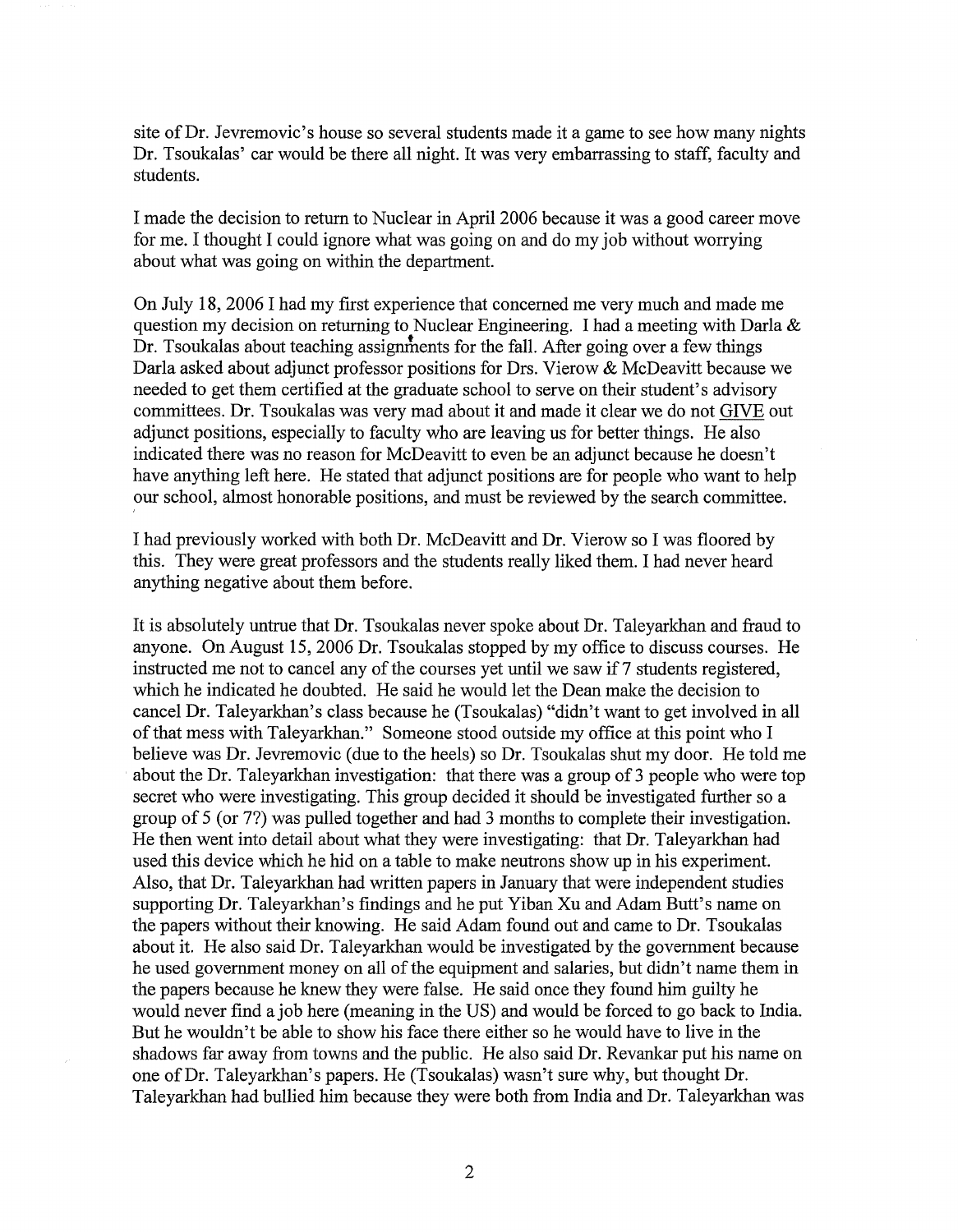on the primary committee and could get him promoted. (That's not like Dr. Taleyarkhan at all, by the way). Dr. Tsoukalas went on to say that Dr. Revankar hasn't published a single paper since his last promotion  $\&$  we don't promote someone who does that. He then went on to say that Dr. Taleyarkhan had convinced Dean Gore to do some things and Dean Gore was probably doing it because he was from India, too. Dr. Tsoukalas said he (Dean Gore) would eventually get in trouble, too. He said that no one realized how serious it was because the Provost didn't want any negative publicity because she wanted to become the next president. She is hoping Dr. Taleyarkhan would just leave and they could close the investigation without everyone knowing. Dr. Tsoukalas said they should have listened to him over the past two years. He said he had been trying to tell them about Dr. Taleyarkhan.

I was in shock and disbelief after he left my office. At this point I lost any respect I had left for Dr. Tsoukalas. It was one thing to tell me about the investigation, but to make comments about Indians, that really upset me. I realized at this point just how serious this was and that Dr. Tsoukalas would go to any distance to bring Dr. Taleyarkhan down no matter how he did it.

On August 23,2006 Dr. Tsoukalas asked me to come to his office. He asked me about one of our past students and wanted the student's records. He said that this student had worked with Dr. Downar as a post doc after graduating, but something had happened between the two of them over PARCS (Downar's research) and the student left. However the student struggled to find ajob because of Dr. Downar and that the student had committed suicide and Dr. Tsoukalas thought it was because of what happened with Downar. I think this was just another story by Tsoukalas to discredit another fellow faculty member. He has a repeated history of wrongfully discrediting other faculty in the Nuclear Engineering department.

On August 24,2006 Dr. Choi requested that I switch two class times as he had cleared it with his class and Dr. Jevremovic was clearing with her class that afternoon. I informed him the class time he had requested was considered an "illegal time" according to the sheet I had for scheduling. He told me I was to do whatever I had to do to get it changed, "Tell them it is a seminar; lie if you have to,"

On September 5, 2006 Darla & I met with Dean Jamieson per our request. She expressed her concerns over what was going on in the department and was aware of the situations and apologized for what we were going through. She gave us her word that if we were pushed out of the school she would get us a position somewhere else in engineering so we should not worry about that. She also told us to come to her if we were asked to do anything uncomfortable.

On September 18, 2006 Kellie Reece (main office secretary) informed me that Dr. Choi had sent an email about a link on the NE website for Dr. Taleyarkhan's sonofusion lab. A student had brought it to Dr. Choi's attention and he responded that he would bring it to the attention of head and website specialist for immediate action.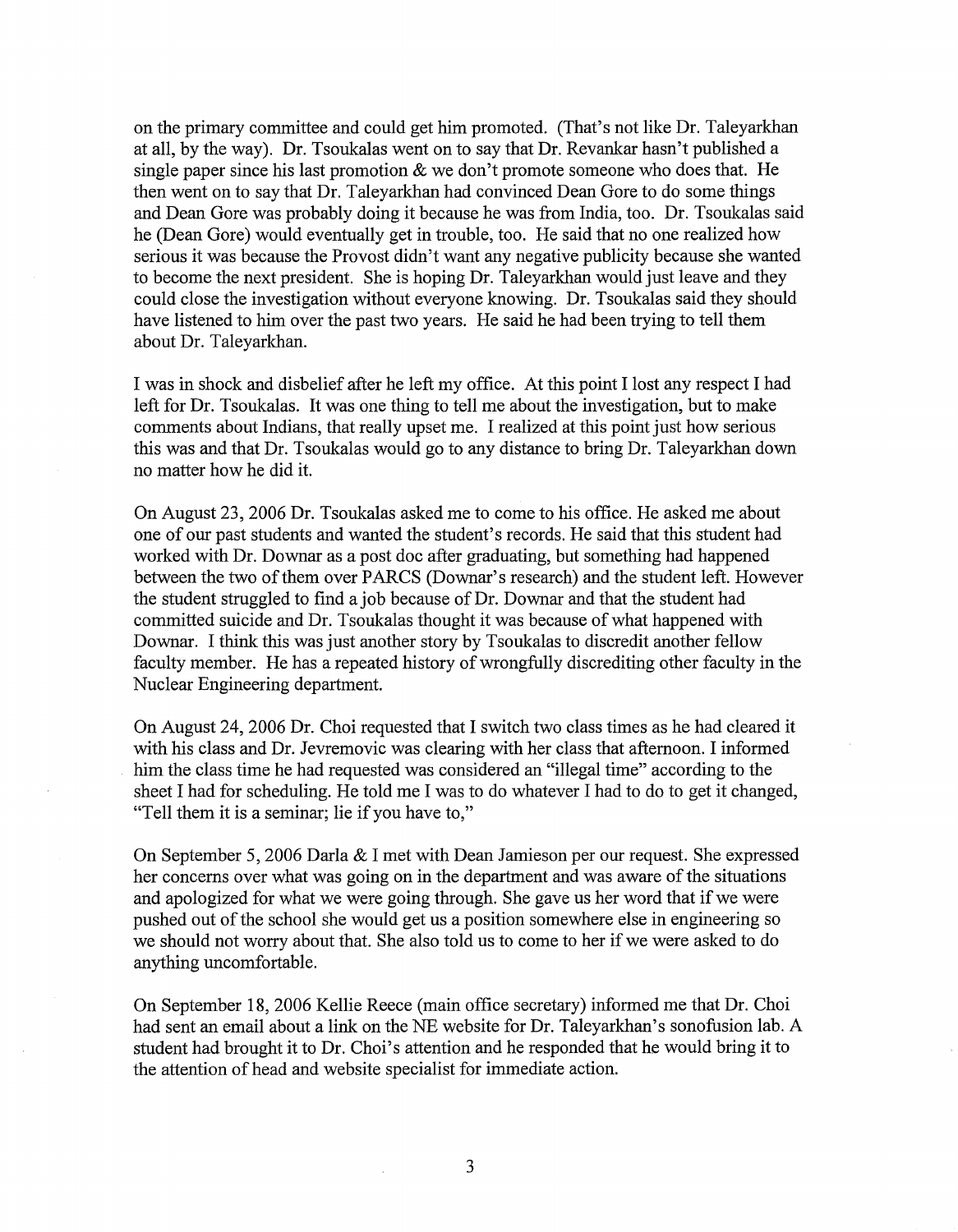On September 19,2006 I talked to Kellie and she said she implied that it was to be removed, which was exactly what I thought. I talked to Darla about it and she suggested I forward it to the Dean to make the decision.

On September 20, 2006 the Dean responded and said to do as requested by Professor Choi and not to get in the middle of it. That she would look into it and communicate with Dr. Choi & Dr. Tsoukalas. I therefore removed the link from our website per her instruction. That afternoon I started to panic because Dr. Choi didn't specifically say to "Remove the link" even though it was implied. I talked to Darla and she told me to put the link back up and wait for Dr. Choi or directly tell me to remove it.

On September 21,2006 Dr. Choi confronted Kellie & I about the situation. He said that somehow the Dean had got the email and was trying to "create a war in our department". He showed us the email he received from the Dean instructing them to not make any decisions about anything pertaining to Dr. Taleyarkhan before getting it cleared through her. Dr. Choi asked us if we knew anything about it and we both said no. He said he never directly said to remove the link even though the email implied it. I told him that I didn't know anything and didn't want to be involved in it. I did not want to lie, but I honestly feared for the retaliation if I said that I did send it to the Dean. I was trying to do the right thing for Dr. Taleyarkhan, whom we all respect and admire. We had seen Dr. Choi on numerous occasions be very hateful and mean and I did not want to go through it.

In the Fall 2006 we had an applicant, Thomas Adams who applied for graduate school to work under Dr. Taleyarkhan. I handle all of the applications personally. This student was from Crane Naval Surface Warfare. After the Graduate Committee reviewed his application, Dr. Choi looked at the overall comments and asked that Mr. Adams take the ORE, which he agreed to do. Mr. Adams emailed his un-official GRE scores to Dr. Taleyarkhan and the application was brought to the table at the Graduate Committee meeting on December 5,2006. Dr. Taleyarkhan agreed that he might not be as strong, but he was coming already funded as well as the fact that we had admitted a similar student, Jack Fulton and that student would soon be receiving his PhD. The committee agreed to admit Mr. Adams with multiple conditions and as a MS seeking student.

I believe they didn't want to bring any question into Jack Fulton's file because Jack should never have received a PhD. It is very clear that you cannot obtain a graduate degree in NE on-line, however Jack worked with Dr. Tsoukalas who allowed him to do "Independent Studies" (NUCL 597 / 697) for 18 of his 30 credit hours for which he was not present on campus. I was told when I started that a student could only use 2 threecredit "Independent Study" courses on their plan of study. These courses were taken on his own under the direction of Dr. Tsoukalas with the exception of one, which was done under the direction of Dr. Jevremovic. Our graduate manual indicates a student must include at least three 600-level courses on their plan of study (Jack had 1 course at the 600-level, which was the 697 Independent Study). Also, according to our graduate manual PhD students are supposed to take 6 credits of mathematics or computer science, which Jack did not take any, nor is there any record indicating the Graduate Committee